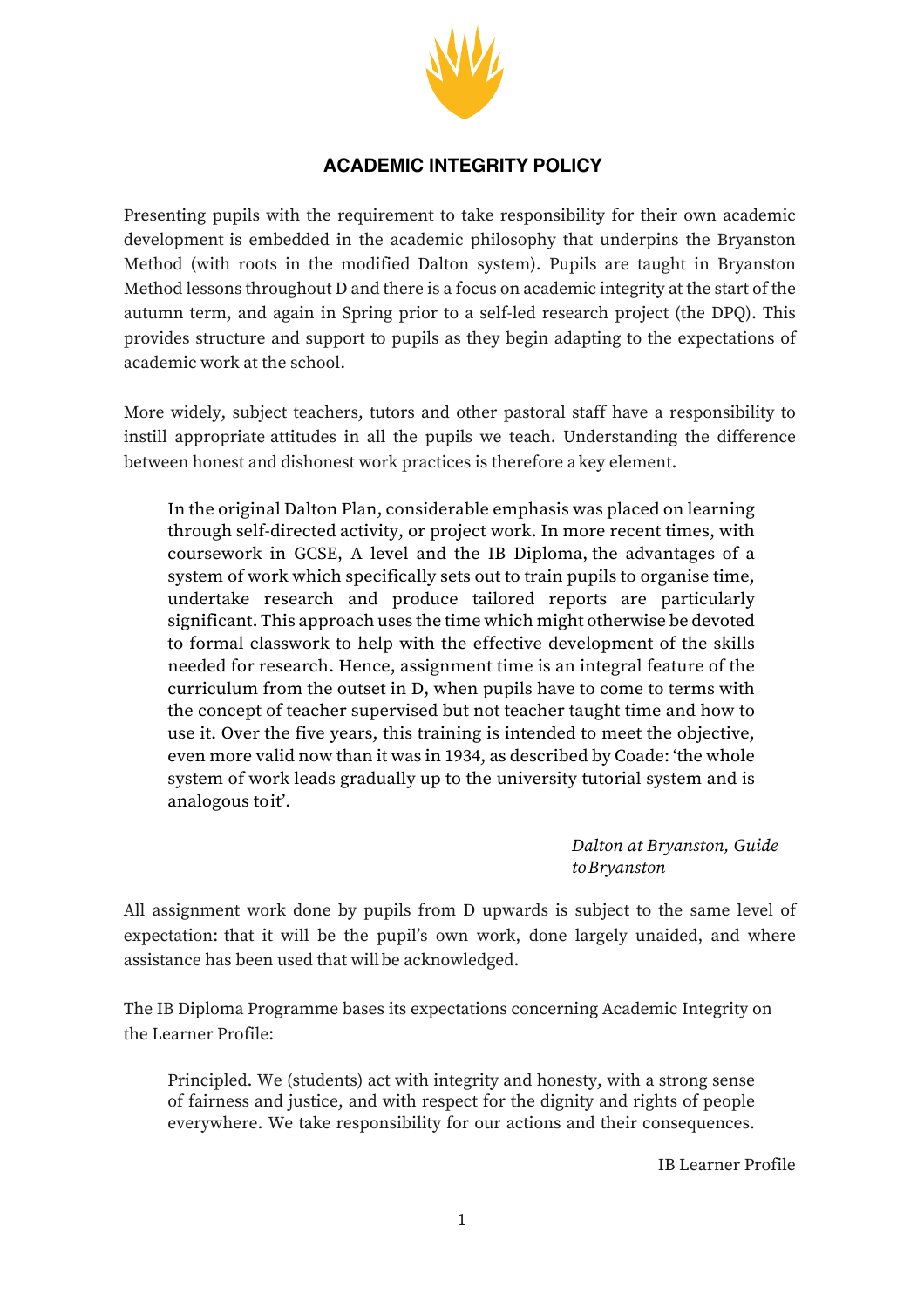

This statement is mirrored in the Bryanston values, and it underpins the following specific guidelines for Academic Integrity throughout the school, as outlined above. Every student has to understand that the expectations are

- To follow the standards of work and effort required for each subject.
- To meet the Bryanston School Academic Integrity guidelines.
- To follow teachers' advice on the research, writing and presenting stages of academic work, but to understand that they are ultimately responsible for the final piece of work submitted either internally or externally to any of the exam boards.

However, we understand that this is a process of continuous learning, and therefore we have a system of student support in place throughout the school, which is outlined below. In addition, teachers are required to demonstrate the importance of academic integrity at all times by acknowledging sources when presenting information to students. They will thereby be modelling the use of academic conventions and encouraging pupils to adopt an appropriate convention according to the subject being studied. Where there is a specific preferred method, this must be communicated to the pupils from the outset of studying subject, to ensure that they are familiar with these conventions by the time they reach the IB (DP and CP) or A Level courses in the Sixth Form.

Every teacher is aware that the expectations are

- To make clear the standards of work and effort required for each assignment deadline.
- To assist the pupil to meet the Bryanston School Academic Integrity guidelines.
- To advise the pupil at the research, writing and presenting stages.
- To provide feedback and guidance on general aspects of the pupil's essay, but not to proofread or edit the document.

## Student Support

- $\triangleright$  All students and parents are informed of the school's views on the importance of academic integrity and how such dishonesty stands in opposition to the Bryanston ethos. In the first weeks of the D year, as well as the A3 year the academic integrity policy will be explained to all students and they will be asked to sign a slip acknowledging that they have been made aware of this information. IB students also sign acknowledgement of Academic Integrity documents (from the outset of their courses), as well as a separate Extended Essay contract in the summer term of their first year. In addition, each subject will include a lesson on subject-specific citation conventions into their D and A3 unit plans and set an assignment giving opportunity for practice.
- $\triangleright$  Students are given opportunities for independent research in lessons across the curriculum from D onwards, allowing them to prepare for the high level of research skills required for Sixth Form study and in Higher Education.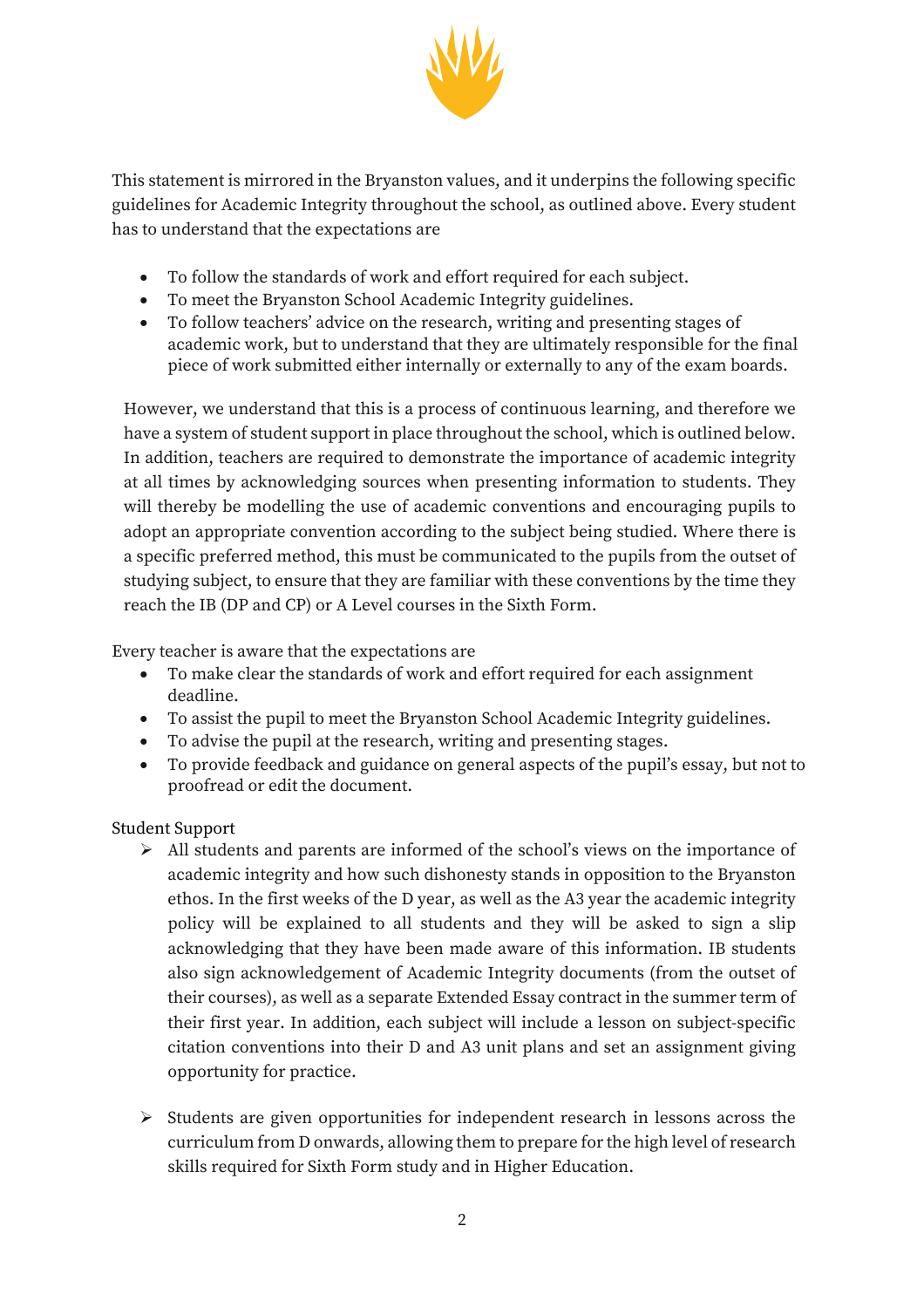

- $\triangleright$  All students are taught how to reference correctly by their subject teachers, in collaboration with the Librarian and the IT Department. The school has a range of support material and reference tools available for this purpose.
- $\triangleright$  Care is taken by individual teachers to remind students at the start of each academic year and whenever necessary or appropriate of the content of the Academic Integrity Policy, as well as the different levels of sanctions when malpractice is discovered.
- $\triangleright$  Year group assemblies make Academic Integrity a focus at the start of each term.
- $\triangleright$  Exam briefings take place for each year group undertaking internal or public examinations. For internal examinations, these are conducted by the Internal Examinations Officer and for public examinations by the Examinations Officer and Deputy Head Academic. Pupils are made aware of regulations and code of conduct and have the chance to ask questions.
- $\triangleright$  To further promote and uphold academic integrity, the school uses plagiarism software to ensure work originality and address any potential misconduct. This is used routinely with IB coursework, for example, where Heads of Department make use of the software in their subjects and are reminded to do so by the IBDP coordinator and DHA. Any issues or concerns with authenticity of work are dealt with as per the policy below.

## **Definitions and Sanctions**

As part of the learning process, we understand that expectations will not always be met, be it from genuine error or lack of knowledge or from intentional deceit. The following is to clarify the procedures we have in place for the eventuality of malpractice.

Definition: Malpractice is universally recognised as a serious academic offence. Ignorance of malpractice is not a valid excuse and any student suspected of having committed this offence will be investigated by the relevant teacher in charge of that particular incident.

Malpractice includes, but is not limited to:

- Plagiarism: to represent another person's ideas or work as one's own.
- Collusion: to allow one's work to be copied or submitted for assessment by a different person.
- Duplication: submitting the same work in different assessments
- Falsification: purchasing and/or submitting pieces of written work by someone else,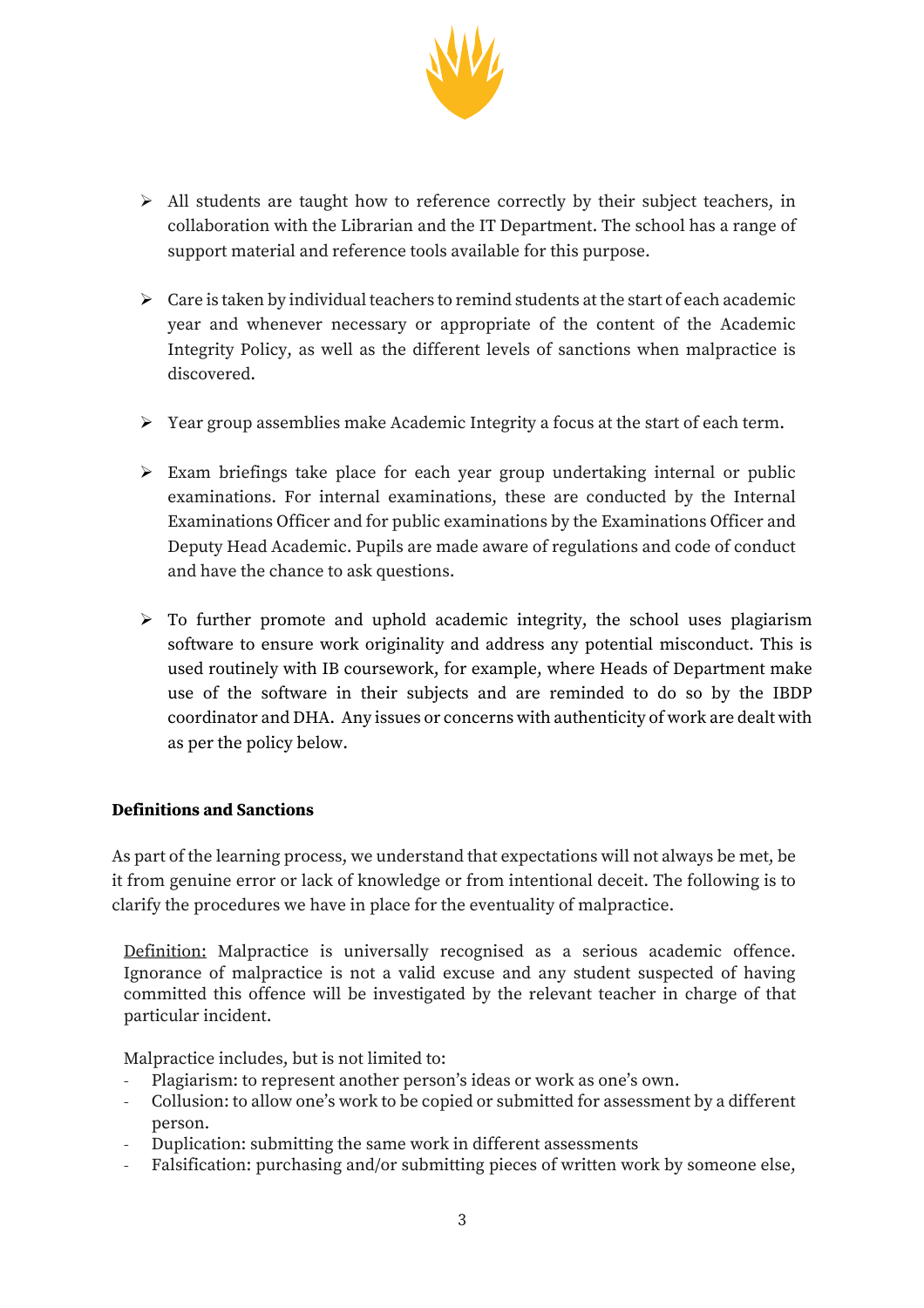

misrepresenting actions or signing documents in someone else's name.

It is understood, however, that learning occurs along a developmental continuum and academic integrity will involve different specific practices in and across the different year groups. Internal consequences of academic malpractice are outlined in the following steps.

## **Sanctions**:

- $\div$  A genuine error If the teacher suspects malpractice in a piece of work he or she will speak to the student privately to ascertain if malpractice has taken place. If a genuine error has occurred, the teacher will clarify with the student how to source correctly. The teacher will make the academic tutor aware of the incident, so that the incident can be discussed in a tutorial as well.
- $\hat{\cdot}$  The first instance of malpractice If malpractice appears to be evident, the teacher must notify the head of department who will check with the academic tutor if this is the first instance. If it is, the head of department will speak to the student concerned and warn him or her of the serious consequences of any further misconduct. The tutor will inform parents in an email, and the student will be asked to repeat the assignment in question, observing the guidelines for academic integrity. The appropriate internal behavioral consequence for such an instance of misconduct will be a Head's Detention.
- $\triangleleft$  Repeat malpractice Any student who has previously been warned about such malpractice and repeats the offence, irrespective of subject, will be reported to the Deputy Head Academic. The teacher / head of department will provide a report, giving evidence of the malpractice and the student will be given an opportunity to respond in an interview with teacher, tutor and DHA. Should malpractice be confirmed, serious disciplinary action will be taken, including Head's Chart, but not necessarily limited to this.
- $\triangleleft$  Malpractice in coursework If there is evidence of malpractice in coursework for any of the examination boards before the final authentication forms are signed, the student will have to re-write the work. This new piece of work will be undertaken under the close supervision of the teacher, the tutor and/or the head of department. The sanctions outlined above will be applied, depending on the nature of the offence.
- v Examination Board Sanctions Coursework submitted to the IGCSE / GCSE / A Level or IB Examination Boards will be subject to the relevant Boards' scrutiny. If malpractice is discovered, the student will face the Board's sanctions. This can lead to qualifications not being awarded or, in the case of the IB, a failed Diploma. The subject in question may be re-taken in one of the following examination